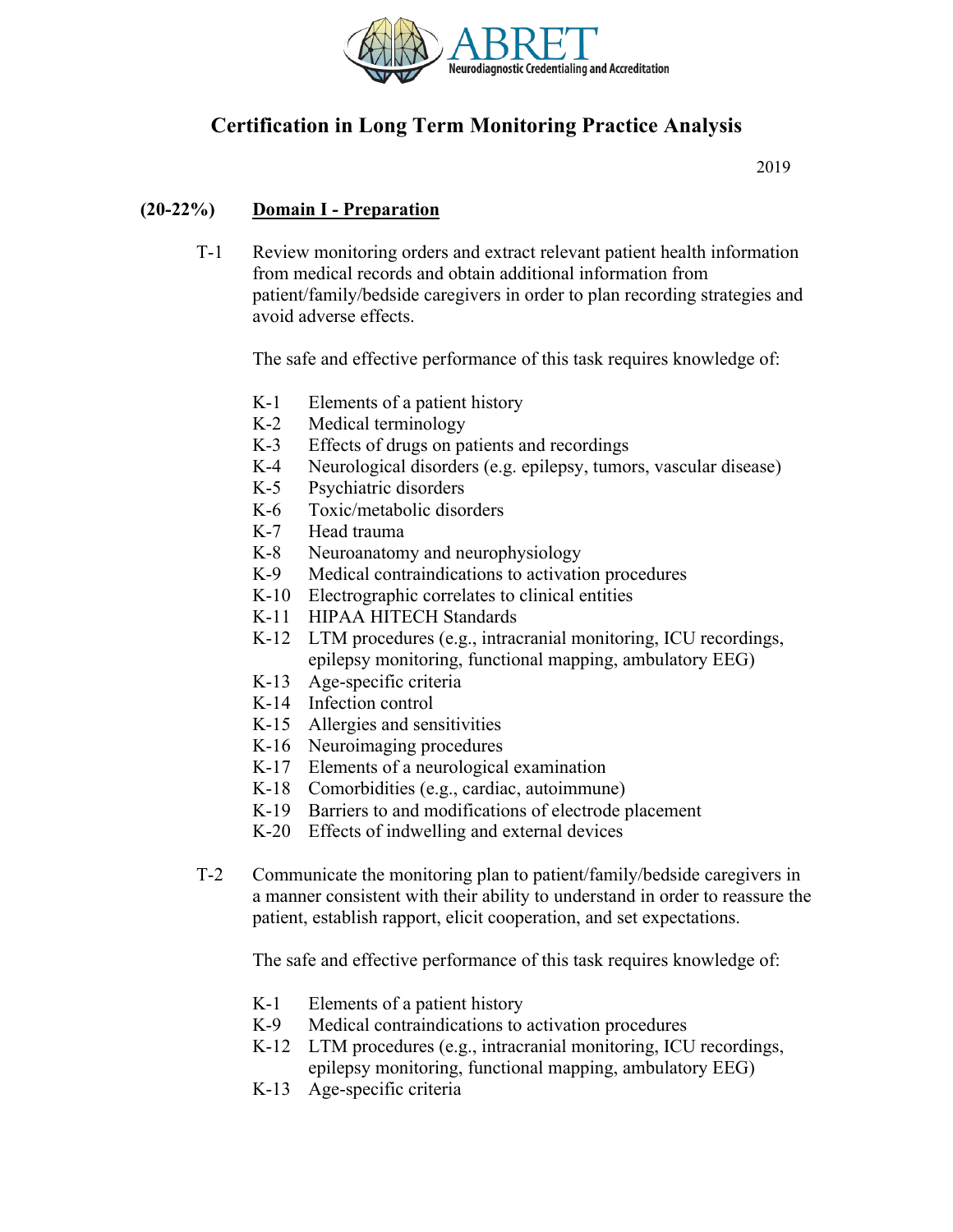- K-18 Comorbidities (e.g., cardiac, autoimmune)
- K-21 Techniques for establishing rapport
- K-22 Cognitive limitations
- K-23 Safety protocols (electrical, environmental, procedural)
- K-24 Seizure precautions and seizure first-aid
- K-25 Significant patient behaviors and clinical events (e.g., changes in level of consciousness, body movements, and episodes)

#### **(50-54%) Domain II - Performing the Study**

T-1 Select equipment pertinent to the study to be performed.

The safe and effective performance of this task requires knowledge of:

- K-12 LTM procedures (e.g., intracranial monitoring, ICU recordings, epilepsy monitoring, functional mapping, ambulatory EEG)
- K-13 Age-specific criteria
- K-14 Infection control
- K-26 Electrode types
- T-2 Securely apply and/or connect electrodes.

The safe and effective performance of this task requires knowledge of:

- K-8 Neuroanatomy and neurophysiology
- K-13 Age-specific criteria
- K-14 Infection control
- K-19 Barriers to and modifications of electrode placement
- K-21 Techniques for establishing rapport
- K-22 Cognitive limitations
- K-23 Safety protocols (electrical, environmental, procedural)
- K-26 Electrode types
- K-27 10-20, 10-10 electrode placement system and verification
- K-28 Invasive and non-invasive electrode application or connection techniques (e.g. paste, collodion, needle electrodes, grids and strips; securing, providing strain relief)
- K-29 SDS/OSHA standards
- T-3 Select and/or create montages and recording parameters.

- K-1 Elements of a patient history
- K-8 Neuroanatomy and neurophysiology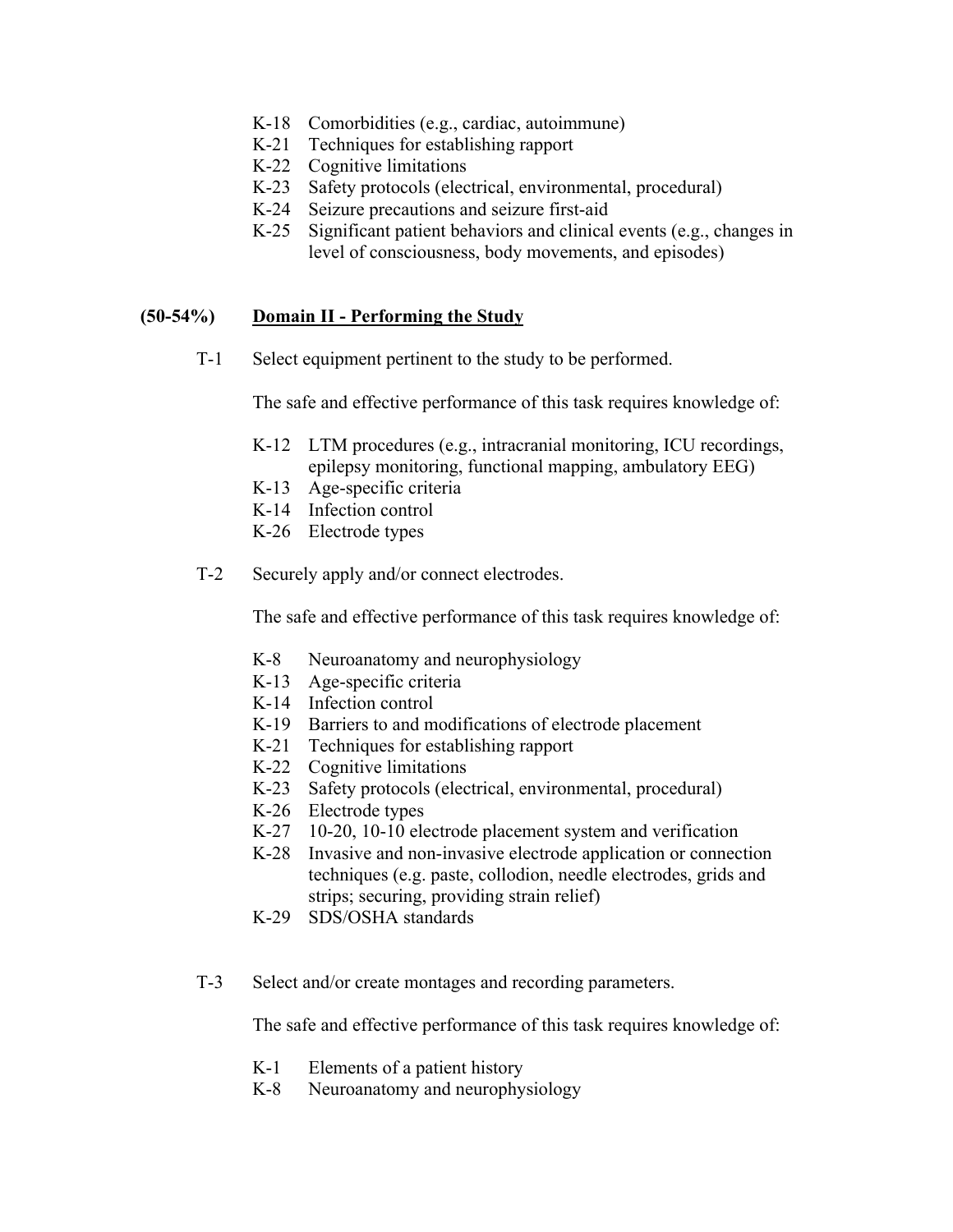- K-12 LTM procedures (e.g., intracranial monitoring, ICU recordings, epilepsy monitoring, functional mapping, ambulatory EEG)
- K-30 The differential amplifier (e.g., polarity, CMRR)
- K-31 Digital analysis (trending, spike and seizure detection, etc)
- K-32 Computer knowledge related to LTM devices and networks
- K-33 Audio-video technology
- K-34 Digital instrument concepts (e.g. reformatting, sampling rate, post acquisition review)
- K-35 ACNS Guidelines
- K-36 Montage modifications
- T-4 Calibrate equipment, check impedance and troubleshoot equipment to ensure electrode integrity.

The safe and effective performance of this task requires knowledge of:

- K-14 Infection control
- K-20 Effects of indwelling and external devices
- K-23 Safety protocols (electrical, environmental, procedural)
- K-27 10-20, 10-10 electrode placement system and verification
- K-30 The differential amplifier (e.g., polarity, CMRR)
- K-31 Computer knowledge related to LTM devices and networks
- K-34 Digital instrument concepts (e.g. reformatting, sampling rate, post acquisition review)
- K-35 ACNS Guidelines
- K-37 Troubleshooting techniques
- K-38 Effects of instrument settings (e.g. filters, display gain, epoch)
- K-39 Impedance checks and their contraindications
- T-5 Initiate recording and maintain the integrity of the data and equipment.

- K-1 Elements of a patient history
- K-2 Medical terminology
- K-3 Effects of drugs on patients and recordings
- K-4 Neurological disorders (e.g. epilepsy, tumors, vascular disease)
- K-5 Psychiatric disorders
- K-6 Toxic/metabolic disorders
- K-7 Head trauma
- K-8 Neuroanatomy and neurophysiology
- K-9 Medical contraindications to activation procedures
- K-10 Neurophysiologic correlates to clinical entities
- K-11 HIPAA HITECH Standards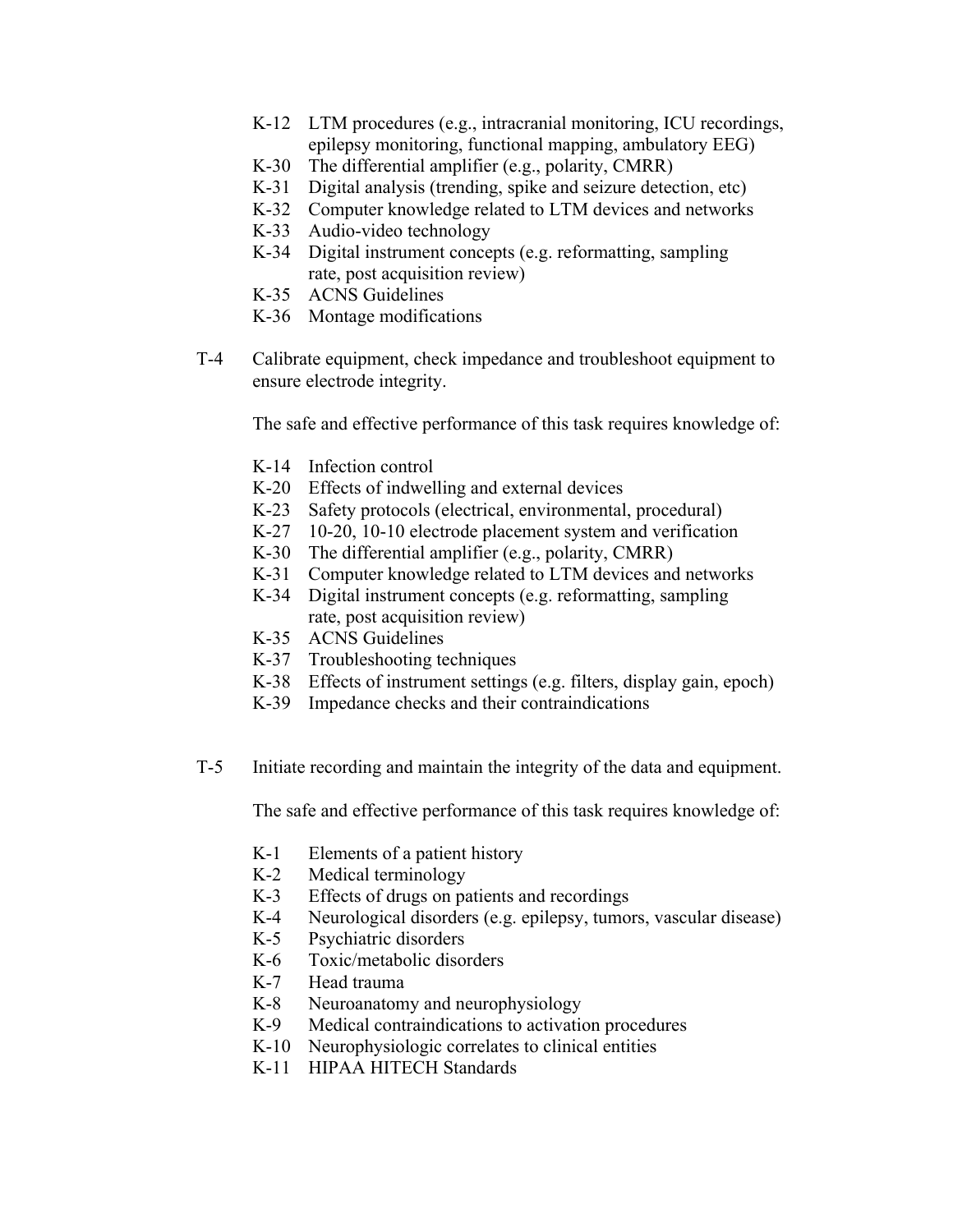- K-12 LTM procedures (e.g., intracranial monitoring, ICU recordings, epilepsy monitoring, functional mapping, ambulatory EEG)
- K-13 Age-specific criteria
- K-14 Infection control
- K-17 Elements of a neurological examination
- K-18 Comorbidities (e.g., cardiac, autoimmune)
- K-22 Cognitive limitations
- K-27 10-20, 10-10 electrode placement system and verification
- K-29 The differential amplifier (e.g. polarity, CMRR)
- K-31 Digital analysis (trending, spike and seizure detection, etc)
- K-32 Computer knowledge related to LTM devices and networks
- K-33 Audio-video technology
- K-34 Digital instrumentation concepts (e.g. reformatting, sampling rate, post-acquisition review)
- K-35 ACNS Guidelines
- K-36 Montage modifications
- K-37 Troubleshooting techniques
- K-38 Effects of instrument settings (e.g. filters, display gain, epoch)
- K-39 Impedance checks and their contraindications
- K-40 Activation procedures
- K-41 Artifact monitoring, identification, and elimination
- K-42 Waveform identification
- K-43 Localization techniques
- K-44 Seizure precautions and seizure first-aid
- K-45 Basic cardiac rhythms and rhythms associated with EEG changes
- T-6 Modify or adjust the recording strategy and/or instrument parameters based on the assessment of data to ensure a complete and comprehensive study.

- K-1 Elements of a patient history
- K-2 Medical terminology
- K-3 Effects of drugs on patients and recordings
- K-4 Neurological disorders (e.g. epilepsy, tumors, vascular disease)
- K-5 Psychiatric disorders
- K-6 Toxic/metabolic disorders
- K-7 Head trauma
- K-8 Neuroanatomy and neurophysiology
- K-9 Medical contraindications to activation procedures
- K-10 Neurophysiologic correlates to clinical entities
- K-12 LTM procedures (e.g., intracranial monitoring, ICU recordings, epilepsy monitoring, functional mapping, ambulatory EEG)
- K-13 Age-specific criteria
- K-14 Infection control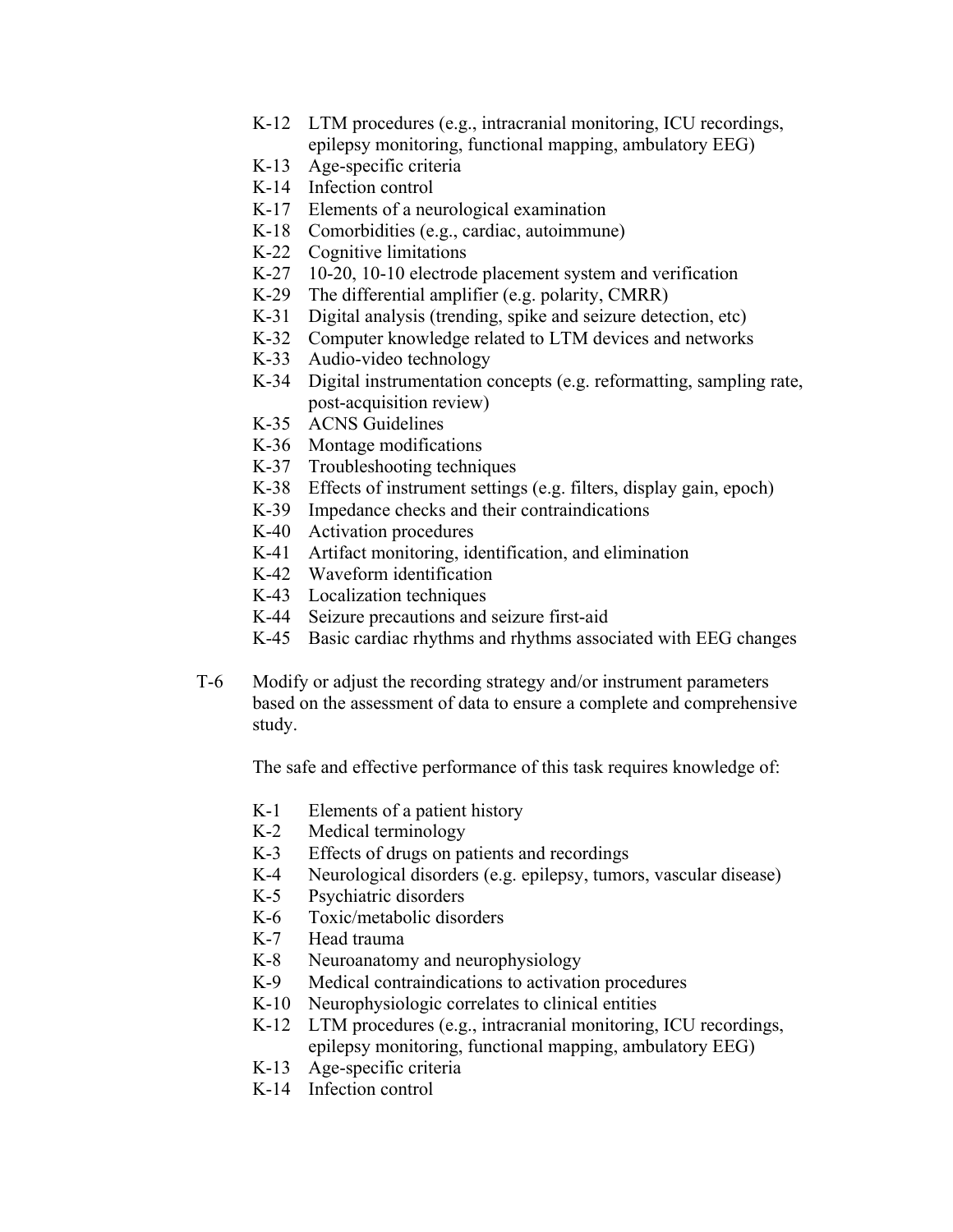- K-17 Elements of a neurological examination
- K-22 Cognitive limitations
- K-23 Safety protocols (electrical, environmental, procedural)
- K-26 Electrode types
- K-27 10-20, 10-10 electrode placement system and verification
- K-31 Digital analysis (trending, spike and seizure detection, etc)
- K-32 Computer knowledge related to LTM devices and networks
- K-33 Audio-video technology
- K-34 Digital instrumentation concepts (e.g. reformatting, sampling rate, post-acquisition review)
- K-35 ACNS Guidelines
- K-36 Montage modifications
- K-37 Troubleshooting techniques
- K-38 Effects of instrument settings (e.g. filters, display gain, epoch)
- K-39 Impedance checks and their contraindications
- K-41 Artifact monitoring, identification, and elimination
- K-42 Waveform identification
- K-43 Localization techniques
- K-44 Seizure precautions and seizure first-aid
- K-45 Basic cardiac rhythms and rhythms associated with EEG changes
- K-46 Significant patient behaviors and clinical events (e.g., changes in level of consciousness, body movements, episodes)
- K-47 Electrographic changes requiring provider notification

### **(21-23%) Domain III - Post-Study Procedures**

T-1 Analyze, prepare and process patient data for physician review.

- K-1 Elements of a patient history
- K-2 Medical terminology
- K-3 Effects of drugs on patients and recordings
- K-4 Neurological disorders (e.g. epilepsy, tumors, vascular disease)
- K-5 Psychiatric disorders
- K-6 Toxic/metabolic disorders
- K-7 Head trauma
- K-8 Neuroanatomy and neurophysiology
- K-10 Electrographic correlates to clinical entities
- K-11 HIPAA HITECH Standards
- K-18 Comorbidities (e.g., cardiac, autoimmune)
- K-31 Digital analysis (trending, spike and seizure detection, etc)
- K-32 Computer knowledge related to LTM devices and networks
- K-33 Audio-video technology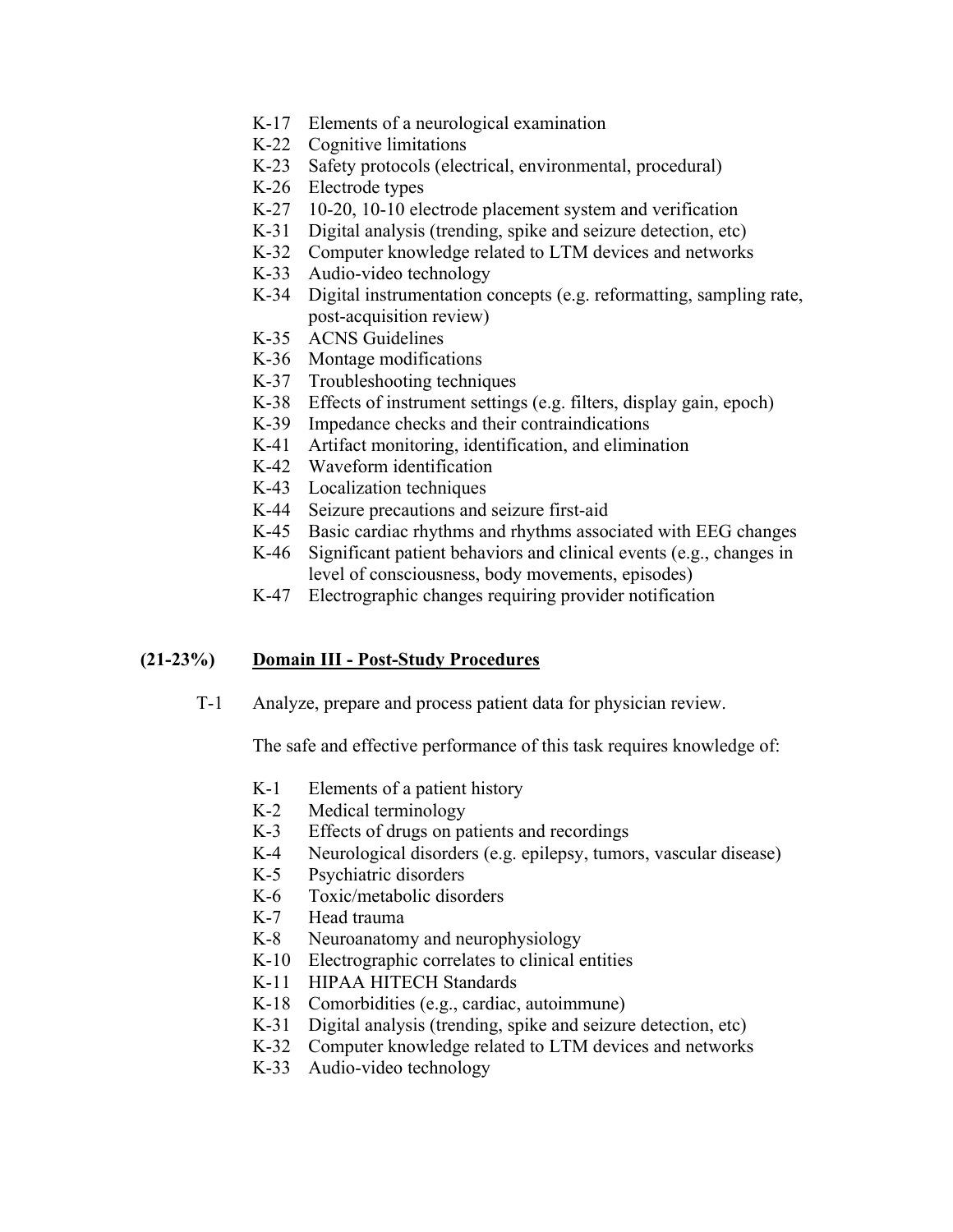- K-34 Digital instrumentation concepts (e.g. reformatting, sampling rate, post-acquisition review)
- K-35 ACNS Guidelines
- K-36 Montage modifications
- K-37 Troubleshooting techniques
- K-38 Effects of instrument settings (e.g. filters, display gain, epoch)
- K-42 Waveform identification
- K-43 Localization techniques
- K-45 Basic cardiac rhythms and rhythms associated with EEG changes
- K-46 Significant patient behaviors and clinical events (e.g., changes in level of consciousness, body movements, episodes)
- K-47 Electrographic changes requiring provider notification
- K-48 Data management and storage
- T-2 Remove and clean electrode sites, assess patient scalp, and clean and disinfect electrodes and cables.

The safe and effective performance of this task requires knowledge of:

- K-13 Age-specific criteria
- K-14 Infection control
- K-15 Allergies and sensitivities
- K-23 Safety protocols (electrical, environmental, procedural)
- K-26 Electrode types
- K-29 SDS/OSHA standards
- T-3 Ensure that scheduled maintenance of equipment is performed.

- K-11 HIPAA HITECH Standards
- K-32 Computer knowledge related to LTM devices and networks
- K-35 ACNS Guidelines
- K-48 Data management and storage